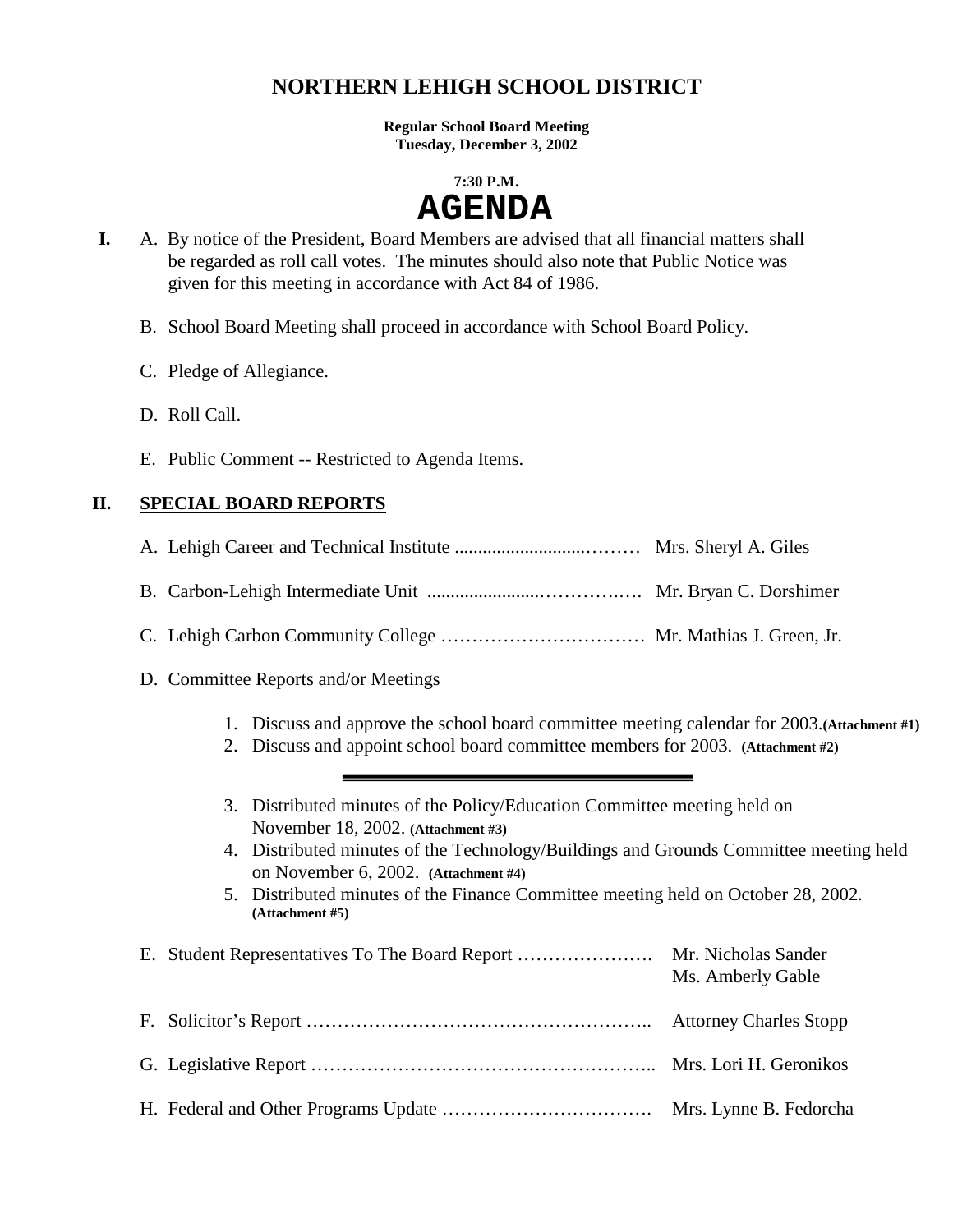| $\Box$ Other People's Children                                   |  |
|------------------------------------------------------------------|--|
| $\Box$ Pride & Promise – Public Schools Achieve! (Attachment #6) |  |

J. An Executive Session will be held beginning at 6:30 p.m. in the Superintendent's Office.

#### **III. PERSONNEL**

- A. Substitutes
	- 1. Non-Instructional
		- a. Approve to employ the following substitute cafeteria workers for the 2002-2003 school year at the 2002-2003 substitute rate of \$7.25 per hour:

Sarah Unger Judith VanHorn Kay Rau

b. Approve to employ the following custodian and/or maintenance substitutes for the 2002-2003 school year at the 2002-2003 substitute rate of \$7.25 per hour:

Sarah Unger – Custodian Daniel Herman – Custodian & Maintenance

c. Approve to employ the following substitute aide/secretary for the 2002-2003 school year at the 2002-2003 substitute rate of \$7.25 per hour:

Kay Rau

#### B. Resignation

1. Instructional

Accept the resignation of Brenda Booz from her position as one-quarter home economics teacher in the senior high school, effective January 27, 2003 or as soon as a replacement can be found.

2. Non-Instructional

Accept the resignation of Tamra Yesik from her position as Cafeteria/Hall Monitor at the middle school, effective November 12, 2002.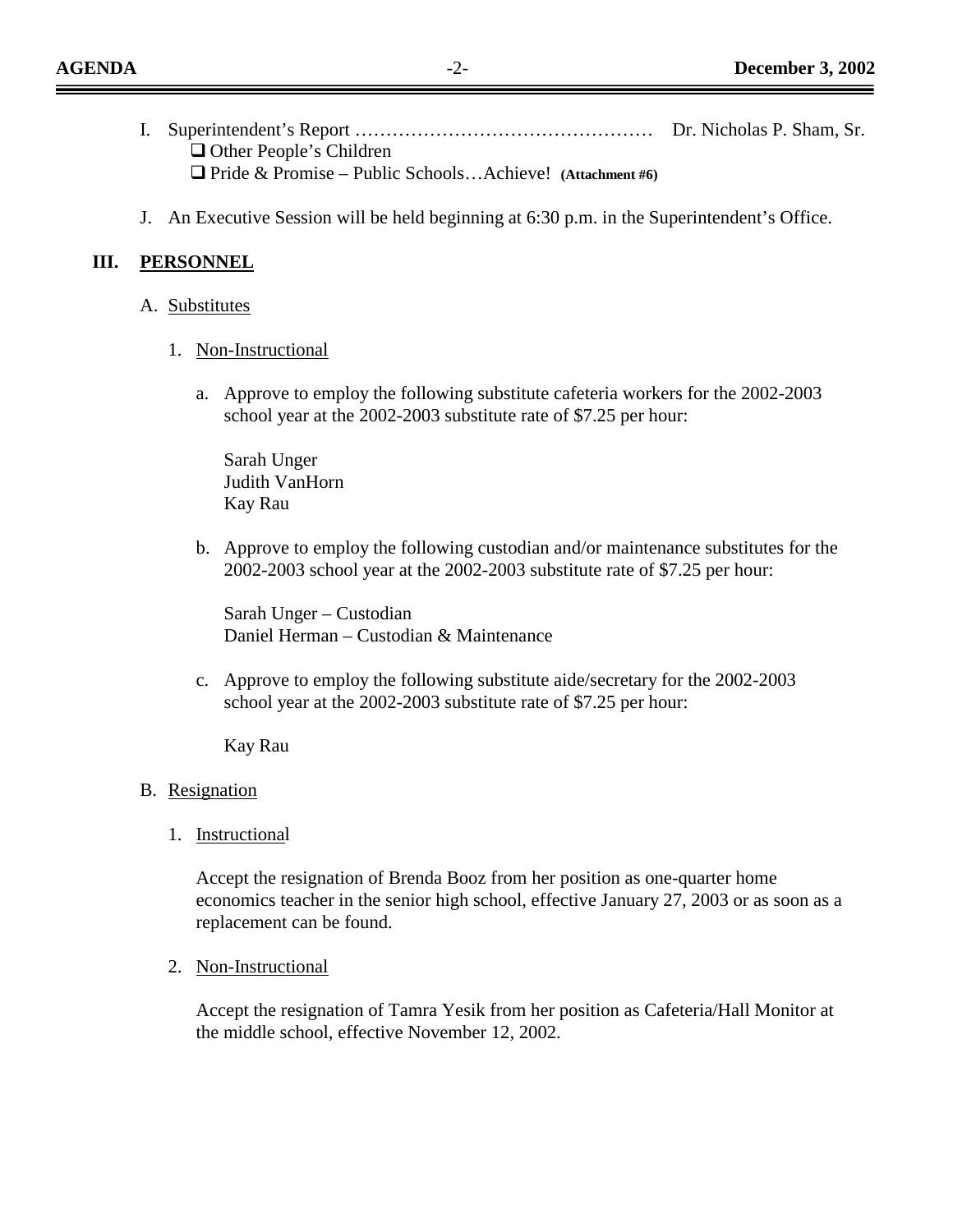#### C. Co-Curricular Appointment for 2002-3003\*

#### Junior Class Advisor – Brian Pfingstl

*\*The stipend will be determined when a new Collective Bargaining Agreement is approved.* 

D. In accordance with School Board Policy #511, approve to furlough Mrs. Patricia Ingles, a one-on-one special education aide in the Slatington Elementary School due to the fact that the student has moved from the district and the services of Mrs. Ingles are no longer needed. As a result of this furlough, the last day of employment for Mrs. Ingles is November 27, 2002.

#### **IV. POLICY**

- A. Board Policies
	- 1.  $1^{\text{st}}$  Reading
		- a. Approve revisions to existing school board policy #005: Local Board Procedures – Organization, as presented after 1<sup>st</sup> reading. **(Attachment #7)**
		- b. Approve revisions to existing school board policy #007: Local Board Procedures – Distribution, as presented after 1<sup>st</sup> reading. **(Attachment #8)**
		- c. Approve revisions to existing school board policy #123: Programs Interscholastic Athletics, as presented after 1<sup>st</sup> reading. **(Attachment #9)**
		- d. Approve revisions to existing school board policy #328 Administrative Employees – Administrator Compensation Plan, as presented after  $1<sup>st</sup>$ reading. **(Attachment #10)**
	- 2.  $2^{nd}$  Reading
		- a. Approve revisions to existing school board policy #202.1: Pupils Foreign Exchange Students, as presented after  $2<sup>nd</sup>$  reading. (Attachment #11)
		- b. Approve revisions to existing school board policy #716: Property Integrated Pest Management, as presented after 2<sup>nd</sup> reading. **(Attachment #12)**
		- c. Approve revisions to existing school board policies #248: Pupils, #348: Administrative Employees, #448: Professional Employees, and #548: Classified Employees – Unlawful Harassment, as presented after  $2^{n\bar{d}}$  reading. **(Attachment #13)**

#### B. Conferences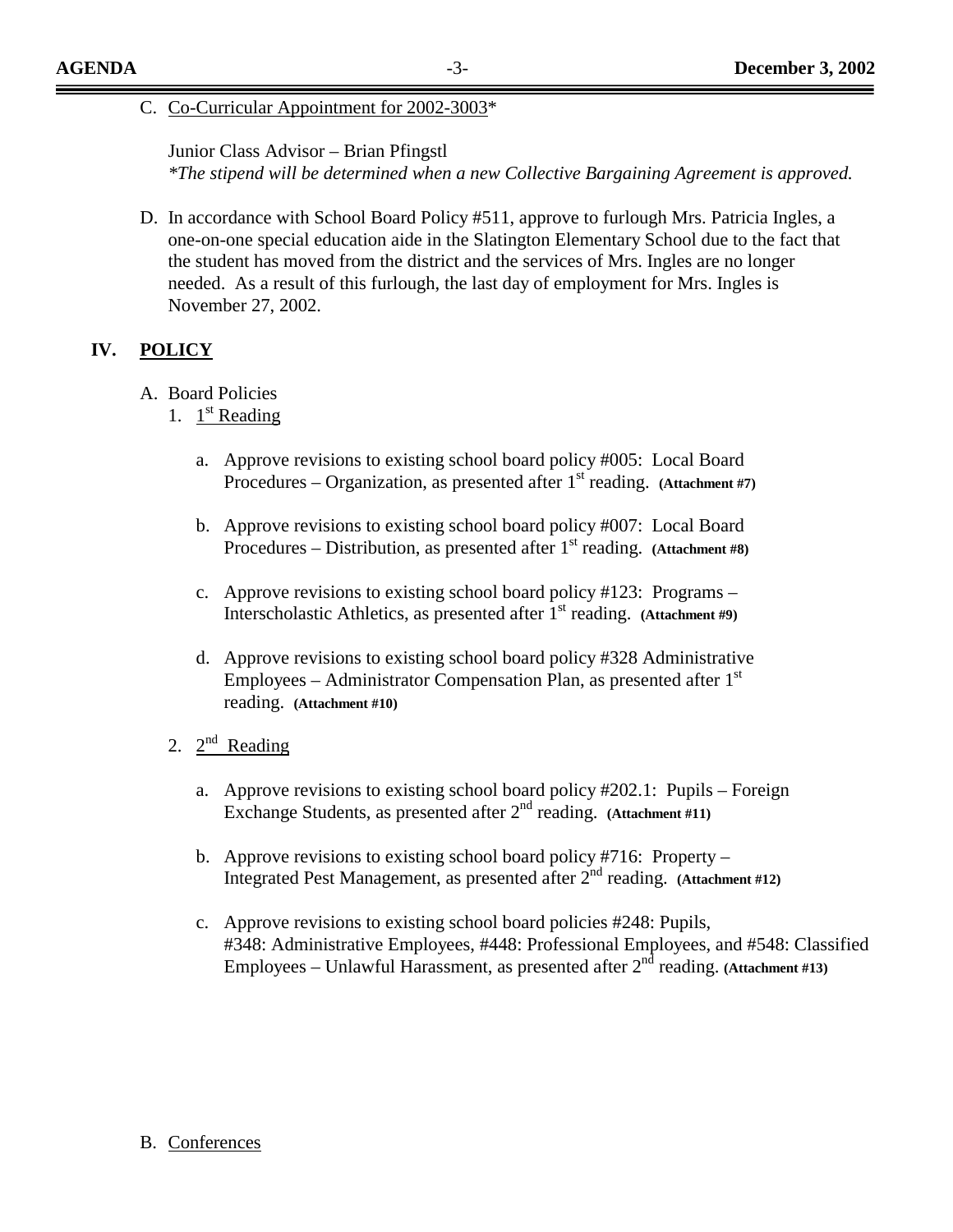- 1. Approve the request of Lynn Haab and Tammy Fristick, middle school special education teachers, to attend a Bureau of Education and Research conference in King of Prussia on December 9, 2002. Expenses include \$165.00 each for registration for a total of \$330.00 plus the cost of two substitute teachers for one day and will be paid for through IDEA funds.
- 2. Approve the request of Susan Beil, Shawn Green, and Janet Bashore, Peters Elementary teachers, to attend an Institute for Education conference in Frazer, PA on December 10, 2002. Expenses for the conference, entitled "Strengthening Math Problem-Solving Skills" include \$175.00 each for registration, \$10.00 each for meals, \$20.49 for travel for a total cost of \$575.49 plus the cost of three substitute teachers for one day and will be funded through Title IIA funds.
- 3. Approve the request of Tracy Ettinger and Jane Kutney, Slatington Elementary teachers, to attend a Bureau of Education and Research one-day seminar in Allentown, PA on January 27, 2003. Expenses for this conference, entitled "Critical Literacy Centers – Strengthening Your Reading and Writing Instruction" include \$155.00 each for registration, \$5.40 each for travel, for a total cost of \$320.80 plus the cost of two substitute teachers for one day and has been approved by the district's Continuing Professional Development Committee.
- C. Approve the Northern Lehigh Middle School Student Activities Account Fund Statement for the month of October 2002. **(Attachment #14)**

#### D. Homebound Instruction

The homebound instruction program is provided to children of school age who cannot attend school. It is recommended that the Board of Education grant homebound instruction for a tenth grade student, Student No. 05-32500, for five hours per week, effective November 25, 2002 and terminating on January 2, 2003.

#### **V. CURRICULUM AND INSTRUCTION**

#### **VI. OLD BUSINESS**

#### **VII. NEW BUSINESS**

A. Approve a special education settlement to *Parent "A"* for \$5000.00 in lieu of a Due Process Hearing. She will receive \$1500 for compensatory education fund and \$3500.00 for reimbursement.

# **VIII. FINANCIAL**